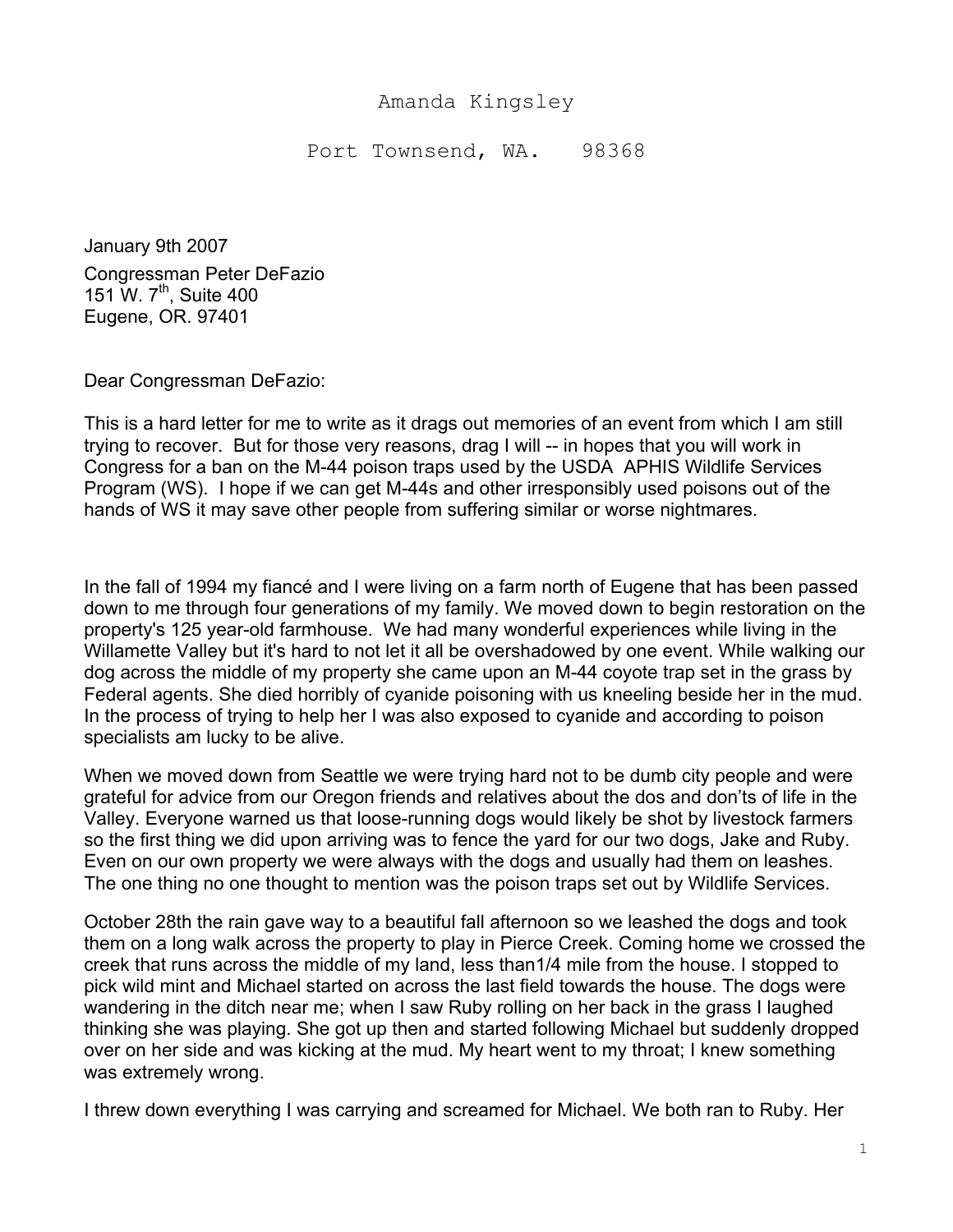eyes were rolled back; she was in violent convulsions and was having trouble breathing. There was a strong, chemical smell -- sharp and metallic. We immediately suspected poison and I bent near her mouth and inhaled deeply to try and identify the smell or to be able to describe it to a vet or medic. It didn't occur to me right then that it might be poison gas and that I shouldn't breath it. Ruby was gasping and crying with her head arched back, eyes wild, fighting for air. Her strong legs thrashed and with every choking breath she let out a screaming moan. Ruby, who had always seemed impervious to any kind of pain, was suffering terribly. She was foaming at the mouth and her tongue was hanging limp in the dirt. I reached in her mouth to make sure her windpipe was clear and she bit my hand hard in her panic and convulsions. Michael began to run the 1/4 mile back to the house to get the van and call a vet. I knelt in the mud shaking and trying to get our big girl to keep breathing. More than anything I felt devastatingly helpless. As minutes ticked by she struggled less and less and breathed less and less, but when I would call her name sharply she would always gasp in one more breath. Just as Michael got back with the van -- it must have been fifteen minutes – Ruby stopped breathing. We briefly tried to do CPR on her (through a plastic tube pushed down her throat) but it was clearly over.

According to Wildlife Services, death by M-44 cyanide is supposed to take about 45 seconds. It took ten or fifteen agonizing minutes for our dog.

We sat there in the mud sobbing, in absolute disbelief; it was hard to reconcile that such a sweet landscape could be hiding something so terrible, something that could strike down our mighty friend so quickly. Michael searched the grass where she had first rolled over and found the detonated trap as well as the tiny sign warning that it was sodium cyanide. Both sign and trap were completely buried in tall grass. We then washed our hands in the creek and that's when Michael saw that I had been bitten. Fresh blood was running from a puncture wound on my right hand. With all my attention on Ruby, I hadn't even thought about it. It suddenly occurred to both of us that we didn't know how cyanide worked and that I probably had it in my system by then. We ran to the van and raced for the farmhouse to call 911.

During the seemingly endless ride across the field my heart began to race and I started to feel light headed and nauseous. I was getting tunnel vision and was struggling not to pass out. I usually do all right in a crisis but at that point panic set in. Here we were, 25 miles from a hospital, having just watched a very tough animal that weighed the same as I do die horribly and fast. For the first time in my life I thought I was going to die.

The 911 Operator told Michael that basically if I was still alive at that point then I'd probably be all right. They said to clean the wound and stay close to a phone. At that point I assumed that my reaction, which was beginning to subside, must have just been panic.

First thing Monday morning I tried to reach the Linn County Wildlife Services trapper. He called me back later in the day to say that he was very sorry and that he had removed all poison from my property early that morning after getting the call from our farmer. He told me of several other incidents that year where similar "accidents" had killed other dogs in the area. That did not make me feel better. He also said not to worry, that the traps "are never harmful to people".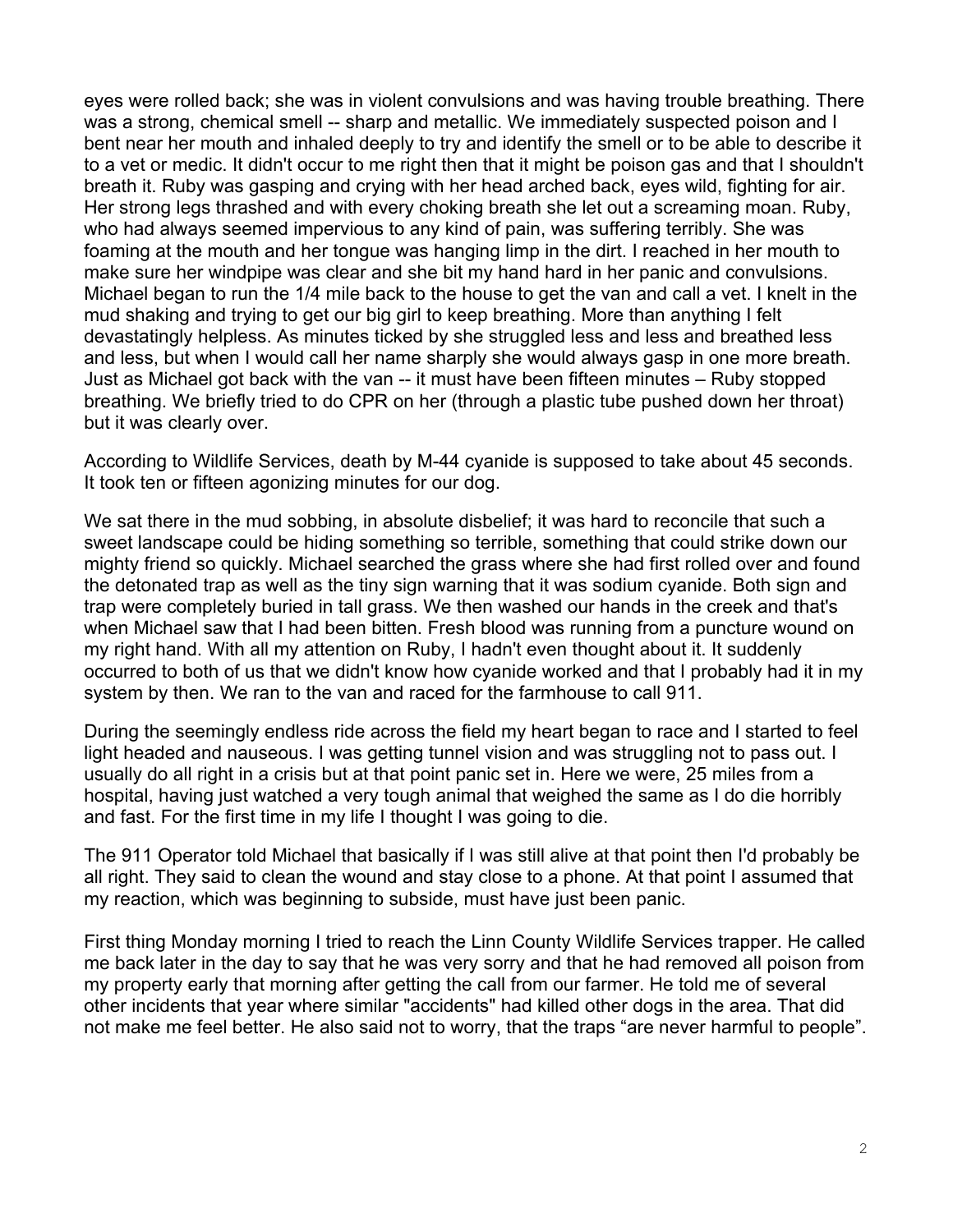In the months following Ruby's death I had various symptoms that were worse in the first few weeks and slowly improved. I had an unusual metallic taste in my mouth and my heart never seemed to beat at a normal rate. I had never had insomnia until then, but my heart was pounding so hard at night I couldn't get to sleep. For the first few nights I was afraid that if I did fall asleep I'd have a heart attack. My arms started tingling and going numb, which I don't remember ever happening before. They'd fall asleep from the shoulders down any time I sat still for more than a few minutes. Months later when I finally called the Washington State Poison Center hotline I was told: "what you're describing are the classic symptoms of low-level cyanide exposure." They said the numb arms were an example of the temporary neuralgic problems that cyanide can bring on. They also said they were surprised that I was alive to talk about it.

When I asked Wildlife Services how the traps could be on my land without my permission they said that they had the consent of the Farmer that leases part of my farmland and that it should have been his responsibility to notify me. They explained that for them to try to obtain the consent of property owners would be "too difficult". (The "difficulty," I was told, was that many owners live out of the area and it would be too much hassle to track them down). It blew my mind that could poison my land without even *notifying* me. At the very least one would think that with a residence so near the trap site it would be mandatory to notify the homeowner so that whoever was living there would be warned of the danger to their pets and families. It's preposterous to claim that M-44s pose no danger to children. I was a kid who liked the salt licks my grandparents put out for their cows and I would certainly have closely investigated any mysterious post poking out of the grass.

In my dealings with Wildlife Services following our loss I was stunned at their lack of accountability. If this sort of "accident" happens once or many times one would think there would be some sort of review process to help prevent it from happening again -- especially in cases like ours where the traps were in violation of several Wildlife Services regulations. (They installed the trap beside a stream, there were no warning signs at the nearest property entrance, no effort made to notify the family living in the house nearby, and the warning signs on the trap were completely obscured by thick brush and grass.) It took many months and a lot of noise on my part before I ever received a letter of regret about the incident from Wildlife Services (although no admission of any error on their part). In spite of the fact that we were walking our dog, the only record WS made of the event was that a "loose running dog" was poisoned. In sheep country, *loose running dogs* are considered predators so I'm sure that categorization is one more way for WS to make her death seem justifiable for their year-end tally.

Within a week or two of Ruby's death I located Brooks Fahy and Predator Defense in Eugene. I don't know what I would have done without them as a source of support and straight information as I have struggled over the years to make *something* good come out of this terrible business.

During that first year I mounted the best protest I could, writing to Wildlife Services and every politician I could think of. Thanks (no thanks) to the incredible lobbying power of WS and the ranching industry my letters and protests fell on deaf ears. It was extremely disillusioning. My dealings with WS proved them to be an arrogant and extremely short-sighted agency experimenting with dangerous chemicals at the risk of many. For decades WS has operated with almost complete impunity, which means they don't have to be smart or careful in what